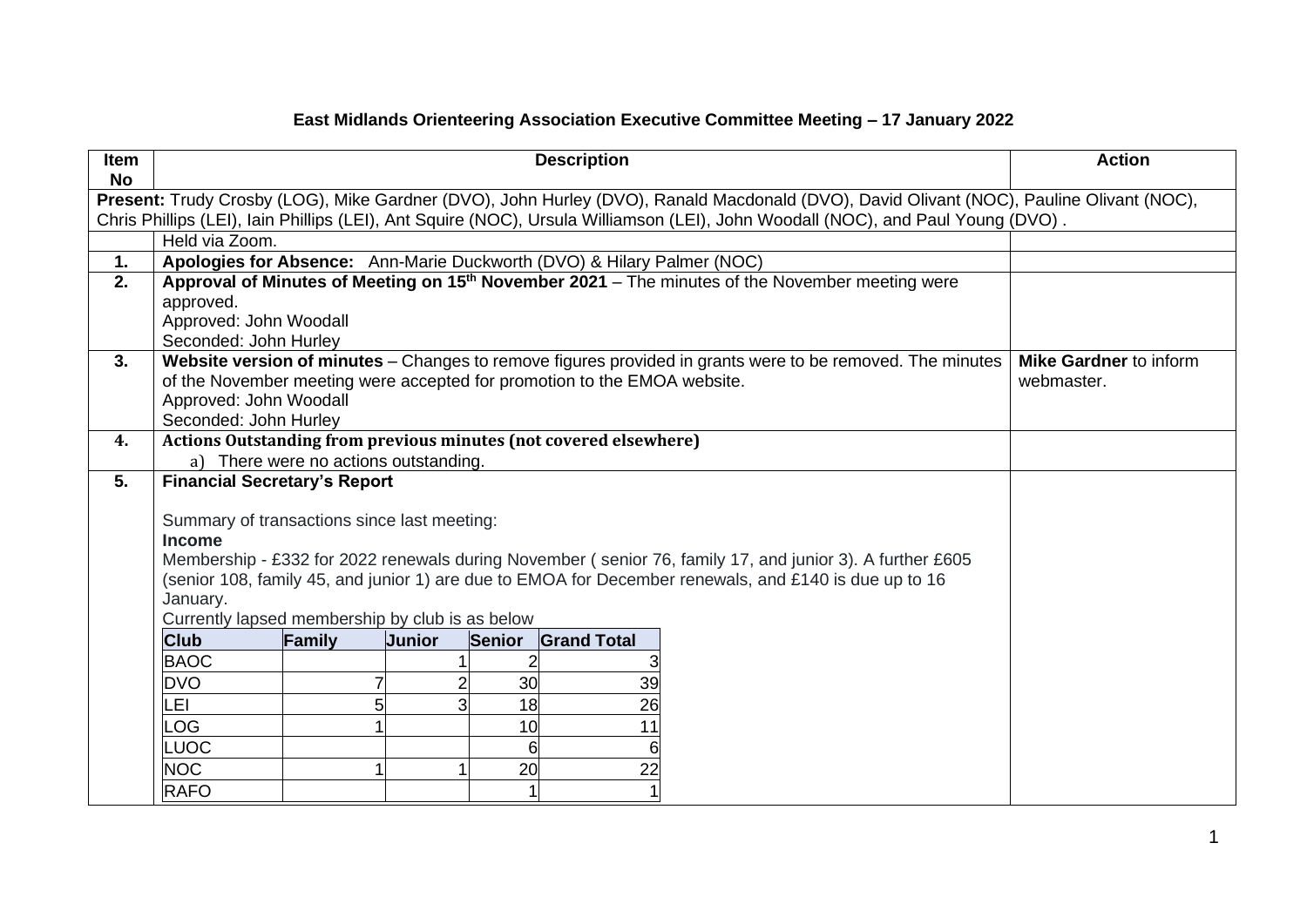| <b>Grand Total</b><br>87<br>14<br>$\overline{7}$<br>108                                                                                                                                                           |                                                 |
|-------------------------------------------------------------------------------------------------------------------------------------------------------------------------------------------------------------------|-------------------------------------------------|
| The good news is there has been more activity, which hopefully is a good sign.                                                                                                                                    |                                                 |
| Event Levies - a net £81 including income from Hardwick Park (DVO) and Outwoods (LEI), with refund for<br>overpayment to NOC for Clifton in 2021. Levies are now due for Walesby Forest (NOC) and Melbourne (DVO) |                                                 |
| - I will chase these up at end of January if not paid.                                                                                                                                                            |                                                 |
|                                                                                                                                                                                                                   |                                                 |
| EMJOS Income / Fundraising - Payments of £323 received from participants for events at Longshaw,                                                                                                                  |                                                 |
| Hathersage and Hawkshead and an associated donation.                                                                                                                                                              |                                                 |
| <b>Expenses</b>                                                                                                                                                                                                   |                                                 |
| EMJOS expenses - £105 petrol claim for Hawkshead event.                                                                                                                                                           |                                                 |
|                                                                                                                                                                                                                   |                                                 |
| Trophies and certificates - £42 for EM Urban League Prizes.                                                                                                                                                       |                                                 |
| Community Coaching Development - £22 mapping costs for the East Midlands region coaching event in the                                                                                                             |                                                 |
| Lake District during late 2021.                                                                                                                                                                                   |                                                 |
| Support for Talent – Monies provided in relation to x3 claims. Glover - Speyside, Squire - Not Stockholm, and                                                                                                     |                                                 |
| Mather - British Talent.                                                                                                                                                                                          |                                                 |
|                                                                                                                                                                                                                   |                                                 |
| Phone, post and web charges - £23 for the EMOA domain and web hosting. £5 HSBC bank charges - Note:                                                                                                               |                                                 |
| that this is a new monthly charge introduced by HSBC and it not within the budget (Paul mentioned he may<br>look at other banks going forward).                                                                   |                                                 |
|                                                                                                                                                                                                                   |                                                 |
| Hire of meeting rooms - Nil - Note that EMOA is still to settle the £90 due to for x3 hires of the Pace Room. I                                                                                                   |                                                 |
| have queried the bank details provided by the Church and we await their response. JW has checked with Clare                                                                                                       |                                                 |
| to make it clear we are happy to pay, but need bank details clarity. John has said Clare knows this, and will<br>respond shortly.                                                                                 |                                                 |
|                                                                                                                                                                                                                   |                                                 |
| As a budget Paul believes the accounts still feel pretty robust.                                                                                                                                                  | <b>Paul to provide HSBC with</b>                |
|                                                                                                                                                                                                                   | details they require to                         |
| <b>Actions Update</b><br>General thanks to all involved since last meeting in helping with the trials and tribulations of HSBC. It hasn't                                                                         | complete safeguarding /<br>bank mandate set-up. |
| been quick, easy or unobtrusive.                                                                                                                                                                                  |                                                 |
|                                                                                                                                                                                                                   |                                                 |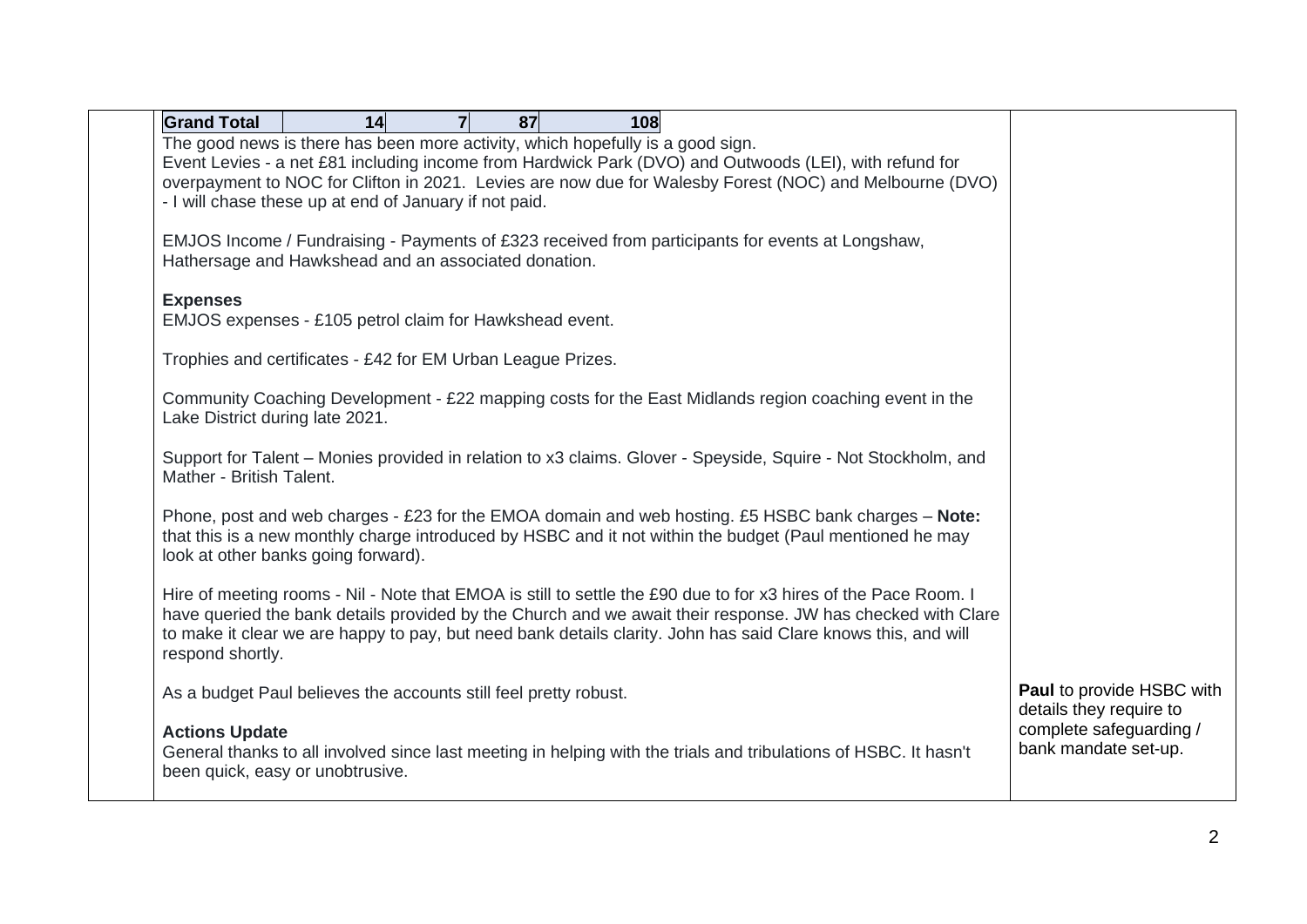|    | Update correspondence address - completed and all letters now coming to my home address.<br>Safeguarding / Know Your Customer (KYC) Response to Bank - Ongoing - HSBC has requested further<br>information. Deadline for the completion is end of this week.<br>Post meeting note from Paul - CP info was provided. HSBC requesting further information on others. HSBC<br>confirmed extension of 30 days for this.<br>Mandate - Ongoing - Form populated for x4 members, awaiting confirmation from CP that he is comfortable<br>with electronic identify searches being conducted. I expect next stage is for printing, signature capture and<br>proof of identity.<br><b>Post meeting note from Paul – CP confirmed he was OK with this.</b><br>Note that the existing mandate is only x1 official required to enact a banking change, the new mandate moves<br>this to x2 officials as agreed at last meeting.<br>Talent policy - Ongoing - Mike and John shared really helpful historic info, I have prioritised the HSBC activity<br>over this, so it hasn't moved forward.<br>Primary User transfer - On hold - Not able to instigate until KYC and Mandate completed.<br>As went through the materials to assist Paul, Mike Gardner spotted that while the EMOA constitution clearly<br>defined the executive post as Financial Secretary, the Financial Procedures still talked about the role of<br>Treasurer. Mike will recommend changes to the next AGM to correct this. | Mike Gardner to ensure a<br>proposal is put to next<br>AGM to correct the<br>Financial procedures<br>section of the constitution.                                                                                                           |
|----|---------------------------------------------------------------------------------------------------------------------------------------------------------------------------------------------------------------------------------------------------------------------------------------------------------------------------------------------------------------------------------------------------------------------------------------------------------------------------------------------------------------------------------------------------------------------------------------------------------------------------------------------------------------------------------------------------------------------------------------------------------------------------------------------------------------------------------------------------------------------------------------------------------------------------------------------------------------------------------------------------------------------------------------------------------------------------------------------------------------------------------------------------------------------------------------------------------------------------------------------------------------------------------------------------------------------------------------------------------------------------------------------------------------------------------------------------------------------------------------|---------------------------------------------------------------------------------------------------------------------------------------------------------------------------------------------------------------------------------------------|
| 6. | <b>Development</b><br><b>Controllers Course</b><br>Ranald provided the names of those who had been on the Controllers course.<br>Subject to them satisfactorily meeting the other requirements, which most of them will, and recommended that<br>the following be appointed EMOA Grade C Controllers:<br>Steve Chafer (LEI)<br>$\bullet$<br>Dave Chaffey (DVO)<br>Sal Chaffey (DVO)<br>$\bullet$<br>Jane Kayley-Burgess (DVO)<br>Craig Lucas (LOG)<br>$\bullet$<br>Chris Millard (DVO)<br>$\bullet$<br>Ade Moseley (LOG)<br>Ant Squire (NOC)<br>$\bullet$                                                                                                                                                                                                                                                                                                                                                                                                                                                                                                                                                                                                                                                                                                                                                                                                                                                                                                                             | <b>Club reps to ensure that</b><br>the identified controllers<br>have met the other<br>requirements for being a<br>controller<br><b>Ranald Macdonald to</b><br>complete the application to<br>get the controllers added to<br>the BOF list. |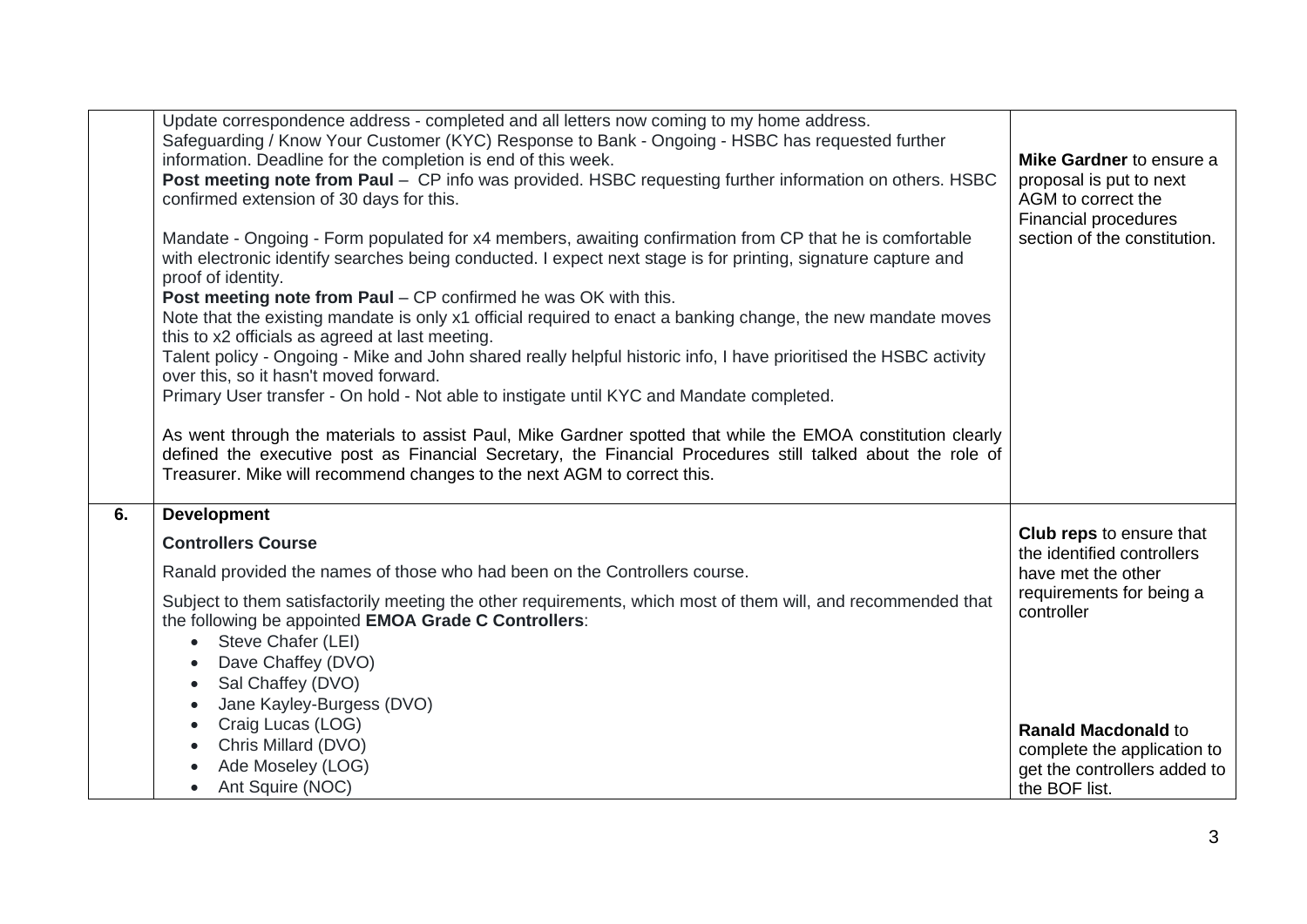Ranald also recommended that the following be appointed an **EMOA Grade B Controller**:

• Iain Phillips

These recommendations follow the participants' attendance at the Training Session at Clifton on Wednesday 17th November and the outdoor session at either Hardwick Park on Sunday 28th November or Walesby Forest on Sunday 19th December.

Chris Phillips proposed that all were approved subject to confirmation from the clubs that the requirements had been met. The meeting agreed unanimously.

Ranald will arrange for the appropriate forms to be raised to get these folk appointed to the BOF list. The committee provided approval for all these controllers (based on clubs ensuring they have met all the requirements)

Ranald would like to congratulate them and wish them well in their future controlling activities, hoping they get as much satisfaction from it as I do.

Mike Gardner stated that the Planners had also attended the practical session(s). There is no formal need for any approval of the Planners, but all should now be able to plan for their clubs. The Planners who did attend were:

- Kim Buxton
- Ade Moseley
- Louise Orgill
- Robert Orgill
- Al Ferraro
- David Sissons
- Matthew Birkett
- Vic Knight
- Dave Turner

Mike had quite a few more names and has arranged for 2 x 2 hour Zoom sessions to run the course again, starting on 28<sup>th</sup> December. He has yet to arrange a practical session time.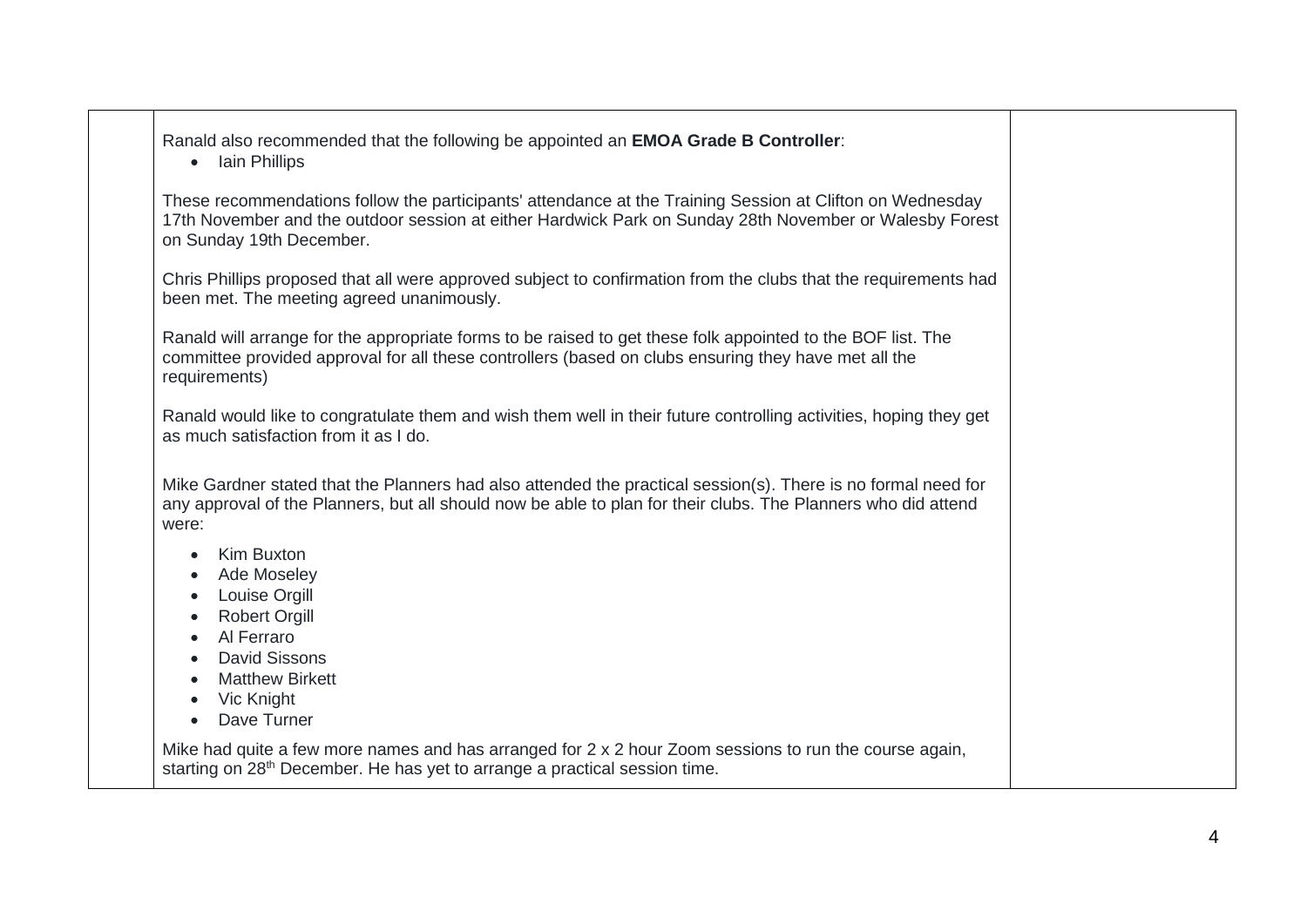|     | Ranald had hoped to host an Event Officials Conference in the Spring, but time pressure has meant he has not<br>had time to do so. It was agreed that a formal decision should be taken to move the conference to the Autumn<br>(with October suggested as a possible time). That should also allow the event to be face-to-face.                                                                                                                                                                                                                                                                                                                                                                                                                                                                                                                                                                                                              |  |
|-----|------------------------------------------------------------------------------------------------------------------------------------------------------------------------------------------------------------------------------------------------------------------------------------------------------------------------------------------------------------------------------------------------------------------------------------------------------------------------------------------------------------------------------------------------------------------------------------------------------------------------------------------------------------------------------------------------------------------------------------------------------------------------------------------------------------------------------------------------------------------------------------------------------------------------------------------------|--|
|     | Ranald is drafting some articles for event officials which he hopes to share soon.                                                                                                                                                                                                                                                                                                                                                                                                                                                                                                                                                                                                                                                                                                                                                                                                                                                             |  |
| 7.  | Coaching<br>Hilary provided the following update in advance of the meeting:<br>Hilary has reminded EM coaches that they need to update their first aid and safeguarding training every<br>$\bullet$<br>3 years and pointed them in the direction of courses which others have recommended.<br>Mention was made last meeting that there are Introduction to Coaching workshops available which any<br>qualified, licensed coach can deliver to their club members. See:<br>https://www.britishorienteering.org.uk/coaching. Do not confuse these with British Orienteering<br>Introduction to Orienteering online workshops which are for teachers.<br>Caroline Louth is tutoring a L2 Certificate in Coaching Orienteering in EA next month and I know of<br>$\bullet$<br>another course in the SC region for this year - neither of these are close but if a club has someone who<br>would like to do the training I pass on the information. |  |
| 8.  | <b>EMJOS Summary January 2022</b>                                                                                                                                                                                                                                                                                                                                                                                                                                                                                                                                                                                                                                                                                                                                                                                                                                                                                                              |  |
|     | Some of the squad members attended Hawkshead training which had around 30 juniors in total.<br>The planned December training did not come to fruition, but January has started with training on Longshaw<br>and then attendance at the SYO Blacka Moor event. The training was combined with the YHOA Junior Squad<br>and the Northern Junior Talent Group.                                                                                                                                                                                                                                                                                                                                                                                                                                                                                                                                                                                    |  |
|     | Going forward, plans are being arranged for sessions in Feb/March. Though at this stage not sure if these will<br>be local or require some travel.                                                                                                                                                                                                                                                                                                                                                                                                                                                                                                                                                                                                                                                                                                                                                                                             |  |
|     | The overarching JROS group planning Summer Camps and Tours is arranging 5 tours this year, which should<br>provide good targets for squad members to aim towards.                                                                                                                                                                                                                                                                                                                                                                                                                                                                                                                                                                                                                                                                                                                                                                              |  |
| 9.  | Correspondence                                                                                                                                                                                                                                                                                                                                                                                                                                                                                                                                                                                                                                                                                                                                                                                                                                                                                                                                 |  |
|     | There had been no new correspondence.                                                                                                                                                                                                                                                                                                                                                                                                                                                                                                                                                                                                                                                                                                                                                                                                                                                                                                          |  |
| 10. | <b>Fixtures</b>                                                                                                                                                                                                                                                                                                                                                                                                                                                                                                                                                                                                                                                                                                                                                                                                                                                                                                                                |  |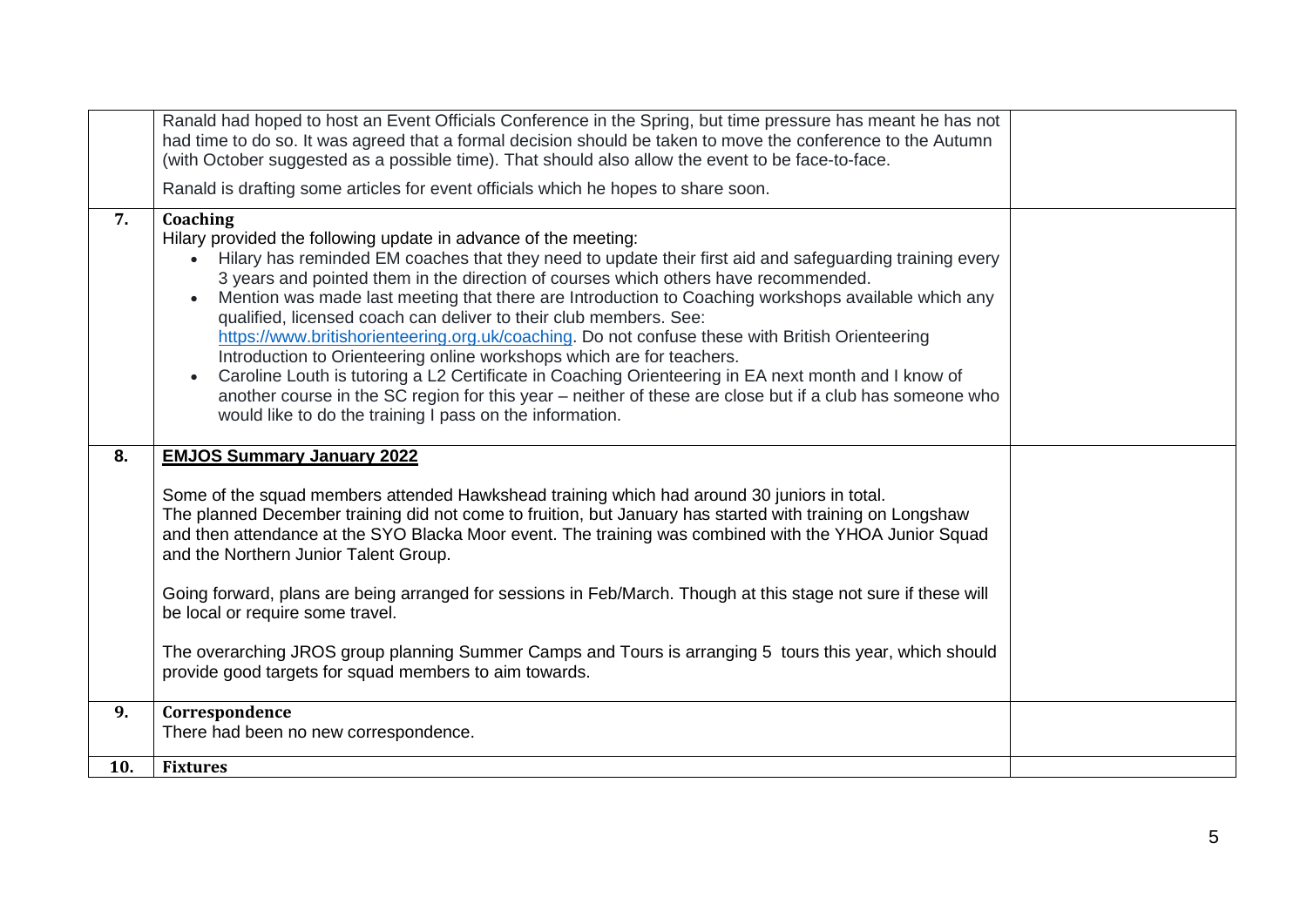|     | 1. EMOA League 2021 – Ursula has ordered trophies and printed certificates for the league and hopes to                                                                                       |  |
|-----|----------------------------------------------------------------------------------------------------------------------------------------------------------------------------------------------|--|
|     | have the presentation of these at the Martinshaw event on Feb 20th.                                                                                                                          |  |
|     | 2. EMOA Leagues 2022 – There are currently planned to be 13 events in the EM Forest League and 7                                                                                             |  |
|     | events in the Urban League in 2022.                                                                                                                                                          |  |
|     | 3. Future Major Events                                                                                                                                                                       |  |
|     | 29 Jan 2022 - Pre-Midland Champs 2022 - DVO - Chatsworth.<br>i)                                                                                                                              |  |
|     | ii)<br>30 Jan 2022 - Midland Champs - NOC - Sherwood Forest                                                                                                                                  |  |
|     | 20 Mar 2022 - East Midlands Champs 2022 - DVO - Stanton Moor<br>iii)<br>3 Jul 2022 - Yvette Baker Trophy Final 2022 - LEI - Irchester                                                        |  |
|     | iv)<br>8 Oct 2022 - British Schools Score Champs - DVO - Shipley Park                                                                                                                        |  |
|     | V)<br>29 Jan 2023 - East Midlands Champs - NOC<br>vi)                                                                                                                                        |  |
|     | Feb 12 / or Mar 12 2023 - Compass Sport Cup Heat - LEI<br>vii)                                                                                                                               |  |
|     | 14 Oct 2023 - British Schools Score Champs - LEI - TBD<br>viii)                                                                                                                              |  |
|     | 25 Feb 2024 - East Midlands Champs - LOG<br>ix)                                                                                                                                              |  |
|     |                                                                                                                                                                                              |  |
|     | 4. Future Possible Events - JK 2024 - Organisation is progressing well. The next major updates are likely                                                                                    |  |
|     | to be towards the end of 2022, or early 2023.                                                                                                                                                |  |
| 11. | <b>Reports</b>                                                                                                                                                                               |  |
|     | There are no formal reports. Pauline stated that the Orienteering Foundation report will be out shortly and can                                                                              |  |
|     | be included in the next EMEWS.                                                                                                                                                               |  |
|     | There is now available the Orienteering Foundation Newcomer Retention Report which was sent to the chairs                                                                                    |  |
|     | of all clubs. A copy of the report can be downloaded here.                                                                                                                                   |  |
|     |                                                                                                                                                                                              |  |
| 12. | <b>Sharing Best Practice</b>                                                                                                                                                                 |  |
|     | 1) Hilary Palmer had asked what EMOA clubs charge for student entries.                                                                                                                       |  |
|     | a. LEI stated that they charge students a half-price entry fee at level C events, but at level D they                                                                                        |  |
|     | can't do this as would mean they would run at a loss.                                                                                                                                        |  |
|     | b. LOG stated they had senior and junior rates with no specific student rates.                                                                                                               |  |
|     | c. NOC stated they allow students to enter for junior fee.                                                                                                                                   |  |
|     | d. DVO - John Hurley did not have answer on the evening but said would check. After the meeting                                                                                              |  |
|     | John sent Mike the following: DVO are currently at registration charging students £4 for all<br>courses - the same fee as juniors. Regarding ID, we have just taken people on trust. DVO are |  |
|     | getting around 2-3 students per event.                                                                                                                                                       |  |
|     | It was noted that it was important to encourage students, and often they have proved willing to help at                                                                                      |  |
|     | events, and even put on events.                                                                                                                                                              |  |
|     |                                                                                                                                                                                              |  |